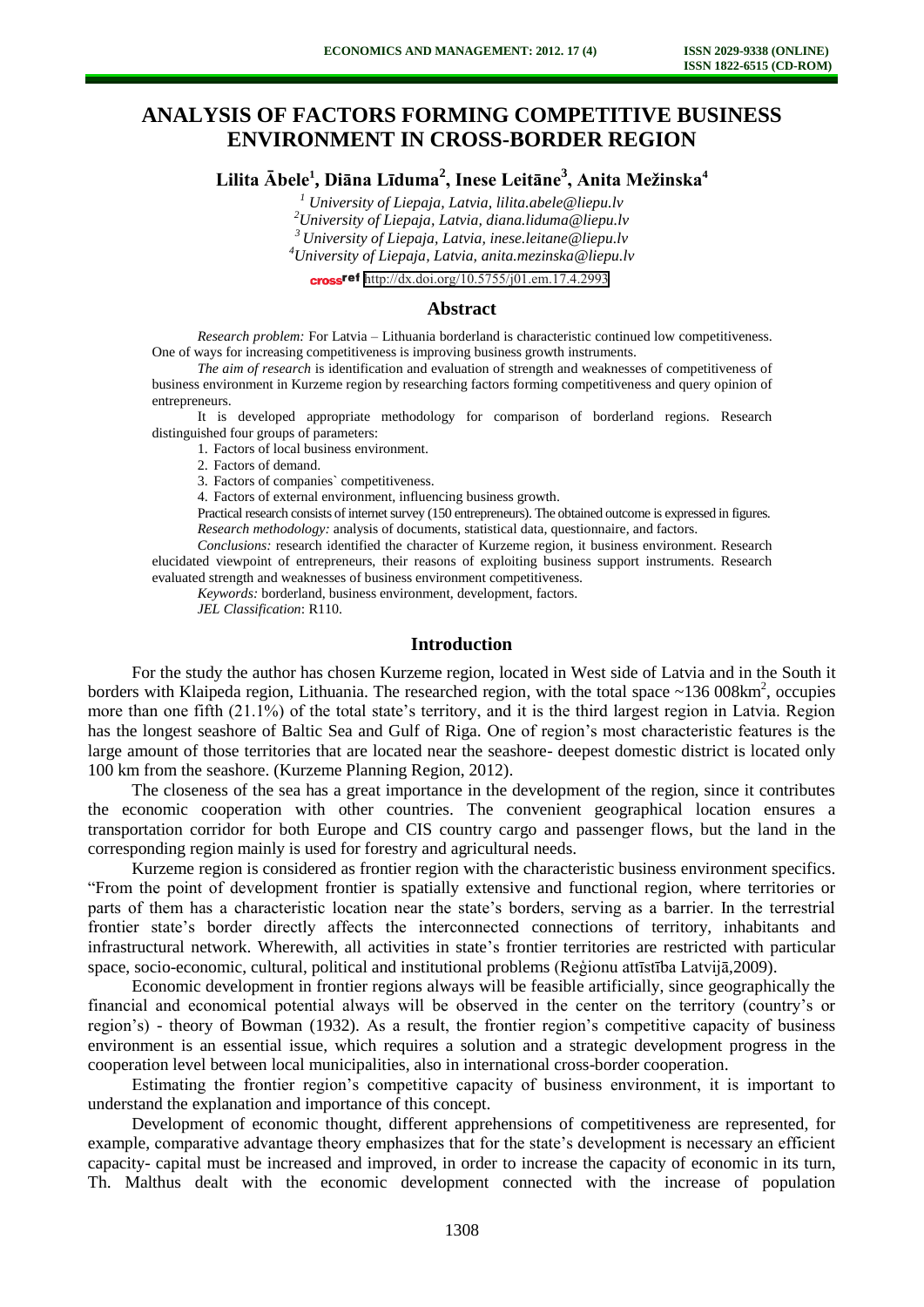(Krugman,1994). He regarded that increasing the total output and at the same time the total income, income per capita will not increase so rapidly, wherewith, the quality of inhabitants must be promoted- level of education, health, expected level of living etc. After the industrial revolution an opinion evolves that the economic growth is based on business and innovation. One of world's leading experts of competitive capacity professor Michael Porter (Krugman,1994) notes that the competitive capacity of country, cluster, region, enterprise and the competitive capacity of a good is very distinctive. When an enterprise becomes uncompetitive, falls out the business turn-round, earns more less, perhaps becomes insolvent. A country cannot fall out of the business; it can make people happy or miserable (Krugman, 1994). Evaluation of regional competitiveness is difficult, since there is no unite conventional regional competitiveness and affecting factor's definition. Most frequently regional competitiveness is described as the ability to conquer the export market, involve people or capital, and it is dependant from the productivity level in the region. Competitiveness of region and state is based on education, innovation, reduction of employment by establishing more work places, in order to decrease social fund costs and motive people to work.

## **Analysis of Indicators and Statistical Data for Evaluation of Business Environment Competitiveness in the Frontier Area**

In order to assess frontier id est., Kurzeme region's socio-economic development and perform statistical analysis of business environment's competitiveness characteristics, there are distributed 4 groups of factors:local business conditions, demand, external environment, competitiveness of an enterprise.

I. Local business environment factors and indicators, which reflects regional attraction and affects business development in it.

In this group are estimated human resource, its capital and infrastructure.

For the characterization of human resources, according to CSO (Central Statistical Office) data, there are used such indicators as number of residents, age structure and migration of inhabitants.

| Year | Number of<br><i>inhabitants</i><br>in region | Long-term total net<br>migration per 10000<br><i>inhabitants</i> | <b>Inhabitants</b> in<br>the giving<br>age, $%$ | <b>Population in dependent</b><br>age, total. per 100 giving<br>age inhabitants |
|------|----------------------------------------------|------------------------------------------------------------------|-------------------------------------------------|---------------------------------------------------------------------------------|
| 2005 | 310673                                       | $-30$                                                            | 62,8                                            | 26,28                                                                           |
| 2006 | 308433                                       | $-39$                                                            | 63,2                                            | 25,28                                                                           |
| 2007 | 306053                                       | $-42$                                                            | 64,2                                            | 24,12                                                                           |
| 2008 | 303618                                       | $-37$                                                            | 64,6                                            | 23,44                                                                           |
| 2009 | 301621                                       | $-32$                                                            | 65,3                                            | 22.75                                                                           |
| 2010 | 299506                                       | $-50$                                                            | 65,3                                            | 22,59                                                                           |

**Table 1.** Human resource characteristic, quantitative indicators in Kurzeme region (*in accordance with CSO data)*

Kurzeme region, according to the number of inhabitants and the specific weight in state's number of inhabitants, is the third within other regions (behind regions of Riga and Latgale).

The number of inhabitants in Latvia constantly decreases- in the corresponding period the number of inhabitants in Kurzeme shrank by 11.9 thousand (Reģionu attīstība Latvijā 2010) because of migration - by 6 thousand people). The negative changes of the population in the region are smaller than in state's average (Reģionu attīstība Latvijā 2010), though, the main cause of emigration - work, establishes an increasing demand to the local market for a certain qualification professionals and, at the same time, there is a lapse of consumers - decreases the potential of the local market. In the Kurzeme region the inhabitant proportion of giving age in the corresponding period fluctuates around state's average indicator  $(-65\%)$ , but the number of inhabitants at the dependent age (0-14 years) has decreased. The relations between population age groups reflects the region's ageing process in the inhabitant composition and in the future the proportion of giving age inhabitants will reduce.

From the perspective of business environment's competitiveness, not only in the labor market available employee quantitative, but also qualitative indicators are essential, int.al, level of education. Number of students is a characteristic criterion of potential qualified employee accessibility.

In the Kurzeme region higher education institutions mainly are represented in major cities and they are located in largest region's centers- Liepāja and Ventspils, as well as Kuldīga. Kurzeme region's only university is located in Liepāja (*University of Liepāja*), but region's university college is located in Ventspils (*Ventspils University College*). In the region sufficiently well are represented various state and private higher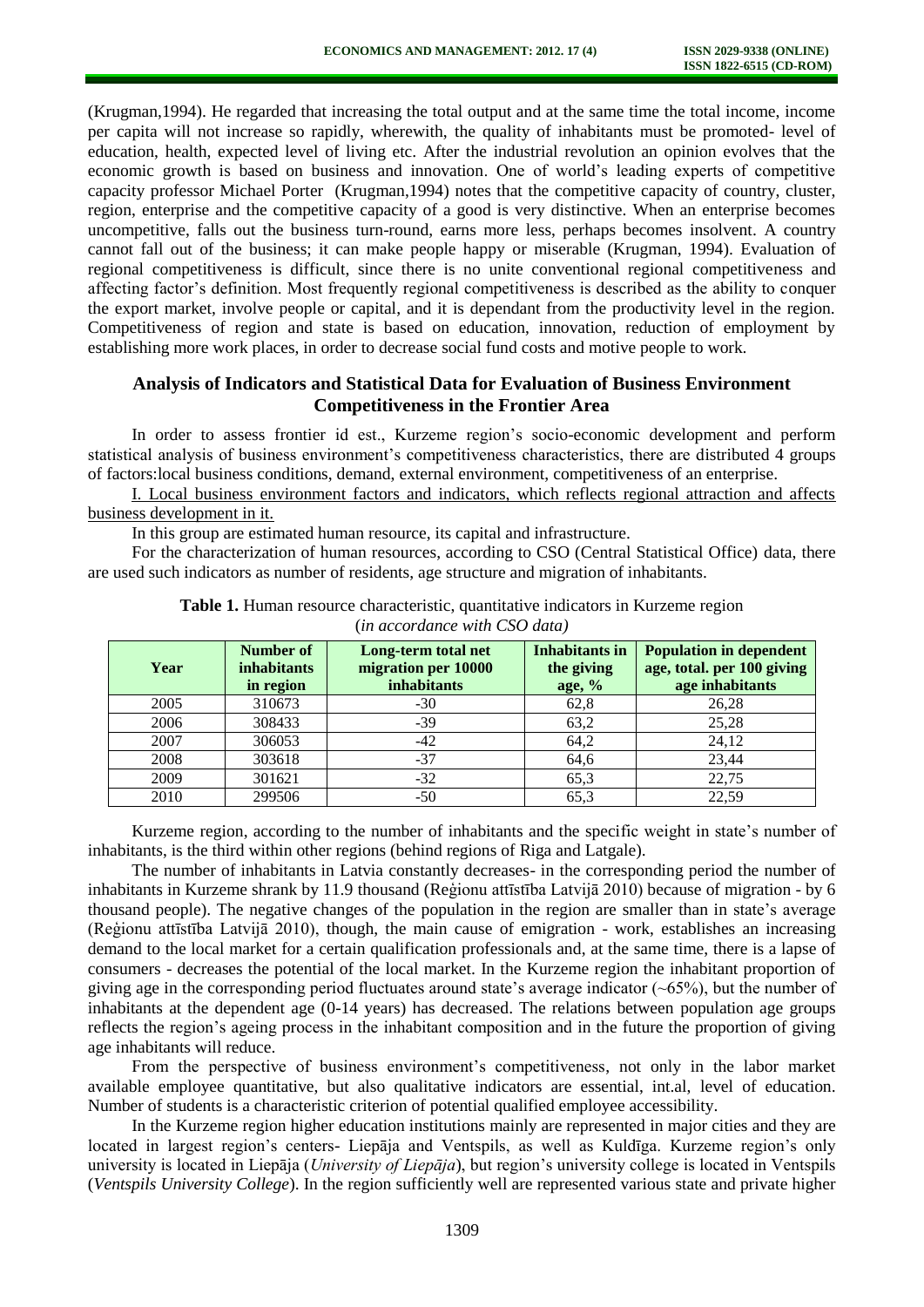education institution branch network. A significant tendency- already for the sixth year the amount of the students continues to decrease, endangering the total qualification level of labor force. A positive situation can be observed in the general society's inquisitiveness and in the inhabitant information technology usage field- each year in Latvia and in regions, int.al, in Kurzeme increases the amount of households using computers (58.6% of households) and Internet.

By estimating the local business environment, characterized in the region available material resources are - capital and infrastructure.

As region's economic growth and development's potential indicator is used non-financial investments per capita in comparable prices, million LVL.

| Year | Non-financial investments per capita in<br>comparable prices, million LVL.* | Dynamics,<br>$\frac{1}{2}$ |
|------|-----------------------------------------------------------------------------|----------------------------|
| 2005 | 1495,4                                                                      |                            |
| 2006 | 1563,6                                                                      | 4.6                        |
| 2007 | 1572,3                                                                      | 0.6                        |
| 2008 | 1674,7                                                                      | 6,5                        |
| 2009 | 1112,2                                                                      | $-33,6$                    |
| 2010 | No data                                                                     | No data                    |

| Table 2. Indicator dynamics of non-financial investments in Kurzeme region |  |
|----------------------------------------------------------------------------|--|
|----------------------------------------------------------------------------|--|

\* according to the information of "Reģionu attīstība Latvijā 2010".

The economic breakdown in Kurzeme region has caused essential changes in the amount and structures of non-financial investments- the amount per capita in comparable prices considerably has decreased, especially in year 2009. At the end of the period, in Kurzeme region non-financial investment total amount compiles 334.3 million LVL (11.4% of the average state's amount of non-financial investments).

The total transport infrastructure in the region has been established till year 1990, for that reason significant investments in the restoration is made, and two important local and international logistic nodes are developing, promoting potentialities of multimodal cargos shipment. The potential of regional ports and the total region's transport infrastructure, at a systematic development, could contribute the total regional growth of business and economics.

All transport types are represented in Kurzeme region- motor, railway, sea, air and pipeline, connecting the region with the main state and international roads. There are 2 international importance ports in Liepāja and Ventspils (operating in SEZ and Free port regimes) and 3 small ports. Though, the usage of transport and development potentialities can be estimated differently, for example, there has not been made and used infrastructure of inland-water transport, while port and sea transport development opportunities are promoted, air traffic has slow down, in the region are located 2 airports: in Liepāja and Ventspils. Comparing with Klaipeda region (Palanga airport), since year 2009 in Kurzeme there are no regular inland or international flights. This factor has negatively affected the development of region's different fields.

II. Demand factor and indicators, which reflects region's attraction and affects business growth in it.

This group's main factors are surveyed from the demand position of local and external market:

1) For the description of local market's demand such indicators are selected as population density, level of urbanization and material welfare. By evaluating the urbanization process in the region, the number of inhabitants in cities is analyzed, but for the assessment of material welfare the following indicators are used: the average monthly consumption expenditure per household member (LVL), and employee's average monthly wage in region (gross, LVL).

| Year | <b>Population density</b><br>(Per capita 1km2 | City's comparable<br>number of | <b>Average monthly</b><br>consumption expenditure | <b>Employee's average</b><br>monthly wage in |  |  |  |
|------|-----------------------------------------------|--------------------------------|---------------------------------------------------|----------------------------------------------|--|--|--|
|      | terit.)                                       | inhabitants $\%$ *             | per household member, LVL                         | region (gross, LVL)                          |  |  |  |
| 2005 | 22,8                                          | 41,8                           | 106,94                                            | 209                                          |  |  |  |
| 2006 | 22,7                                          | 41,9                           | 141,19                                            | 249                                          |  |  |  |
| 2007 | 22,5                                          | 42                             | 183,15                                            | 334                                          |  |  |  |
| 2008 | 22,3                                          | 42,2                           | 206,37                                            | 408                                          |  |  |  |
| 2009 | 22,2                                          | 42,2                           | 175,35                                            | 386                                          |  |  |  |
| 2010 | 22                                            | 42,1                           | 163,81                                            | 382                                          |  |  |  |

**Table 3.** Characteristic indicators of region's local market demand (*according to CSO data*)

\*estimated- both regions' major cities population proportion in region's number of inhabitants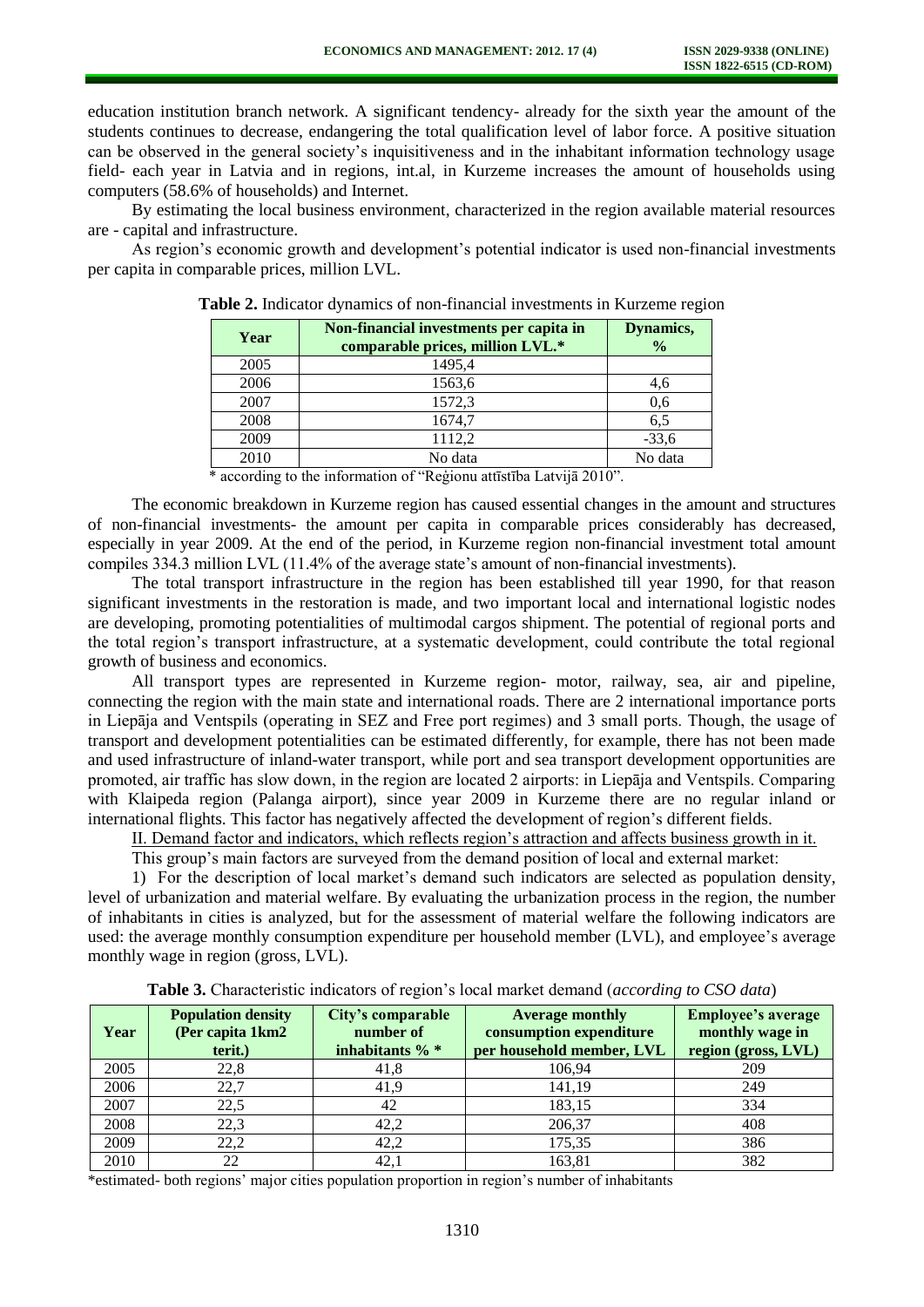Decreasing the number of inhabitants, also decreases the population density, and in Kurzeme it is lower (22 people/km<sup>2</sup>) than the national average (34, 8 people/km<sup>2</sup>). In the region a high urbanization level is observed. In both major cities lives 42% of region's total number of inhabitants. There is an explicit territorial population density and socio-economic inequality, since mainly dominates 2 economic activity centers (in terms of development of investment and infrastructure, manufacturing, trade and service fields); Liepāja and Ventspils.

Consumption expenditure in region per average monthly consumption expenditure per household member (in LVL) is lower than national average.

2) External market's demand tendencies in region are visible in the export amounts, port and airport activities in cargo and passenger transportations, as well as tourism attractiveness, by estimating the number of served people in hotels and other tourist accommodations.

Latvia's most relevant import and export trade partner is Lithuania, taking the first place within Latvia's external trade partners (Foreign Trade Statistics, 2011). Kurzeme region, as the Lithuania's frontier, has a significant role in the hedging of mutual cooperation.

In the service export Kurzeme region describes targeted development of tourism infrastructure and dynamic tourism flow. In the region constantly increases the amount of served tourists in the hotels and other tourist accommodations- in six year period it compiles  $\sim 15\%$  of Latvia's total number of served tourist. Economic breakdown and alteration of taxes have caused a negative result in tourism field, as well as political decisions in relation with air traffic and regional reform (introducing changes in tourism resource and product territorial management- financing, monitoring and marketing).

Also the economic breakdown's impact has rapidly reduced motor cargo transport. The turnover of Liepāja's port is stable with minimal average growth- 0.1% per year, but, in Ventspils port, since year 2007, the annual cargo turnover decreases. Estimating region's total cargo circulation (million tons per 1000 inhabitants), in the research period, it has decreased by average 2.8%. In both ports the amount of sent cargo considerably exceeds the amounts of received cargo.

Overall local and external market demand factors, region's business potential is distinguishable, since analyzed region indicators in national average economic development phase basically has reached national average level. Tourism and transport fields must be developed, but local market's demand indicators are valuated weakly in the aspects of socio-economic inequality, population density and material welfare. There is a visible need to analyze region's total economic activity in context with national average politic and macroeconomic processes.

III. External environment factors and indicators, which affects business development.

In this certain factor group are included state's total indicators, which describes region's business macroeconomic and politically legal environments, as well as technological and science environments.

Macroeconomic environment can be evaluated according following indicators: GDP changes, annual inflation, national unemployment level.

Until year 2007, rapid national economy's development was observed, which depleted in year 2008, and in year 2009 faced a rapid decline, but in the first six month of year 2010 GDP decrease rates progressively raised (Reģionu attīstība Latvijā. 2010). Such kind of economical fluctuations were followed by natural changes both in annual inflation and unemployment level indicators (Reģionu attīstība Latvijā. 2010). Economic breakdown influenced business processes in each state's region business environment, causing a sharp decline in enterprise activity amounts and field structures.

In the research period, in Latvia has increased the labor force costs, as well as prices of all energy resources. Since year 2008, employee's monthly average gross wage in Latvia decreases and in year 2010 it compiles only 445 LVL. The steepest increase of energy resource had gas and electricity prices. Diesel prices have been fluctuating. Cost of labor force and energy resources present the increment of costs in business and total production rise in price.

Estimating current political and legal environment conditions for business, it is notable that Latvia's business mainly is concentrated in Riga and its regions. However, with different support mechanisms business development in regions is promoted, for example, in Kurzeme region are established specific economic zones and free-port territories (Liepāja and Ventspils), where enterprises can operate with various preferences. In Latvia generally are observed endeavors to evolve manufacturing and transport infrastructure- industrial parks, storehouses, communication technologies, ports and railway. Though, national support for science and technologies (R&D costs from GDP, %) in Latvia, contrary 2004-2006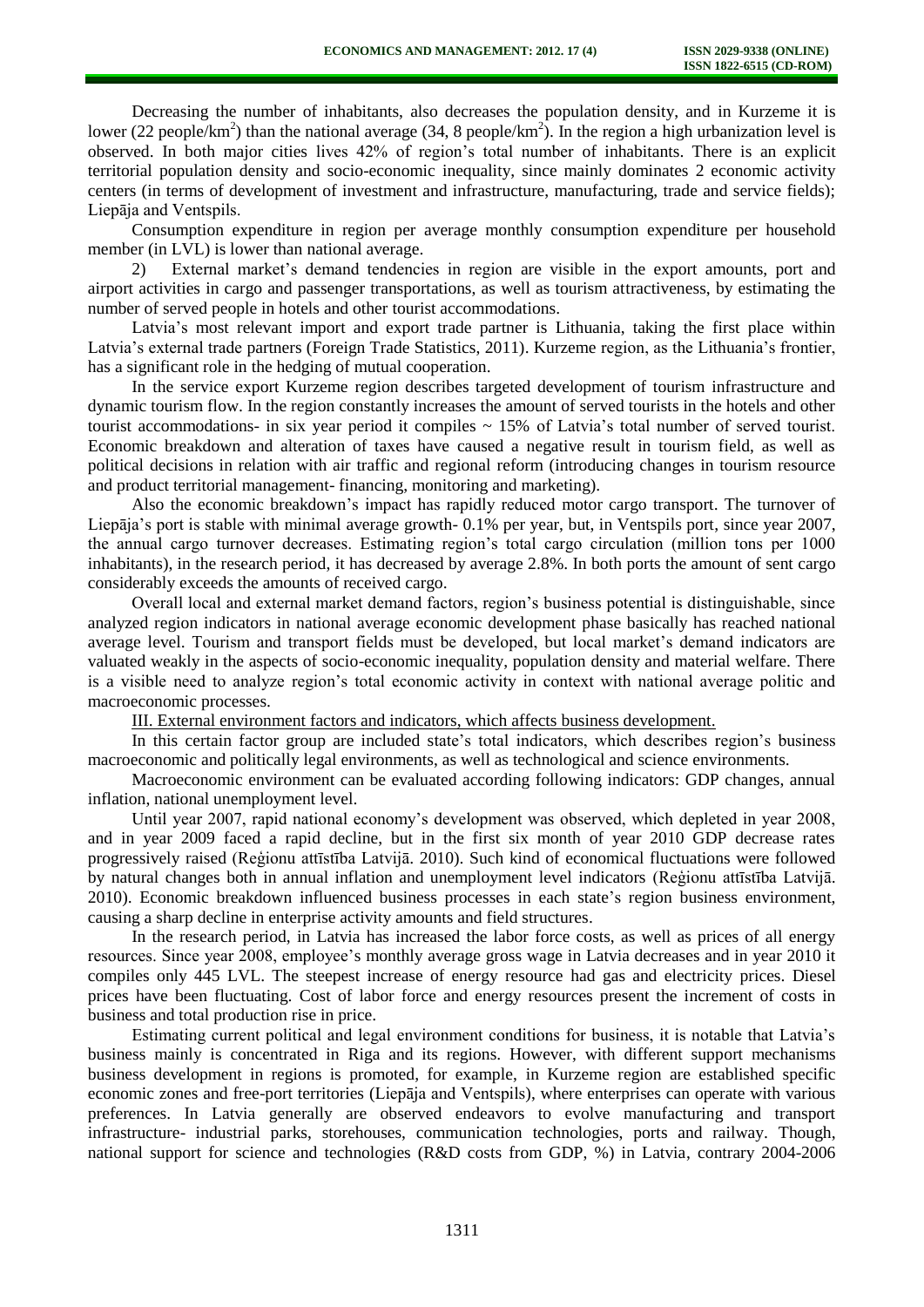period tendencies, in the economic growth period (year 2007) has reduced to 0.63% from GDP, hence endangering the consummation of the set goal (1.5%) in year 2010 (Cunksa, 2011).

IV. Enterprise's competitiveness factors and indicators, which reflects region's attractiveness and influences business growth in it.

Regional enterprises in their development have ensured that, by the amount of GDP, Kurzeme region is the second largest region in Latvia (behind Riga region), till year 2009, also a dynamic region's total value added indicator's growth was observed (inter alia, notable specific weight for industry), as well as, in the research period, the employment rates in Kurzeme, concerning other region perspectives, are considered high and corresponds to national average level (Reģionu attīstība Latvijā 2010).

Macroeconomic and politic environmental conditions for regional business are determinative, though, essential are region's entrepreneur motivation for self competitiveness increase, as well as separate enterprise activity rise, business structure and usage endeavors of business support instruments.

The structure of business describes the amount of functional economic units and proportion amount in region of large enterprises. As a result of economic growth (year 2007) in Kurzeme were 16230 economically active market sector statistical units, but the amount considerably shrank influenced by the economic breakdown- in year 2009 to 1000 inhabitants in Kurzeme were 54 economically active market sector statistical units (indicator was under the national average- 56.8). In Kurzeme on averega are located 7% of Latvia's large enterprises. In year 2009, this region faced a sharp decline of large enterprise amountlost 7 large enterprises. In total region has an explicit SME proportion, inter alia, also agricultural enterprise proportion within economically active market sector statistical units, and the majority fields of national economy in region are subjected to seasonal influence.

## **The Activity of Entrepreneurs in Applying of Business Support Means and Increasing of Competitiveness**

For the assessment of business environment a practical research was applied, in the process of "Formation of methodological framework of regional business growth promotion (LT-LV)" project, in the summer of 2011 (apklausa.private.forms.survey), by carrying out a survey for regional enterprises. The aim of the survey was to determine the conditions necessary for business development in frontier region, ascertaining what kind of business support resources are used at the current moment and the need for new support resources.

In general, in the research period 150 enterprises from different fields were surveyed.



**Figure 1.** Activity fields of organizations in Kurzeme, year 2011

Dominating fields in the region: agriculture, forestry and fishery; service and trade. In the context of these enterprise activities also are estimated the current popularity of business support resources, necessity and effectiveness of them.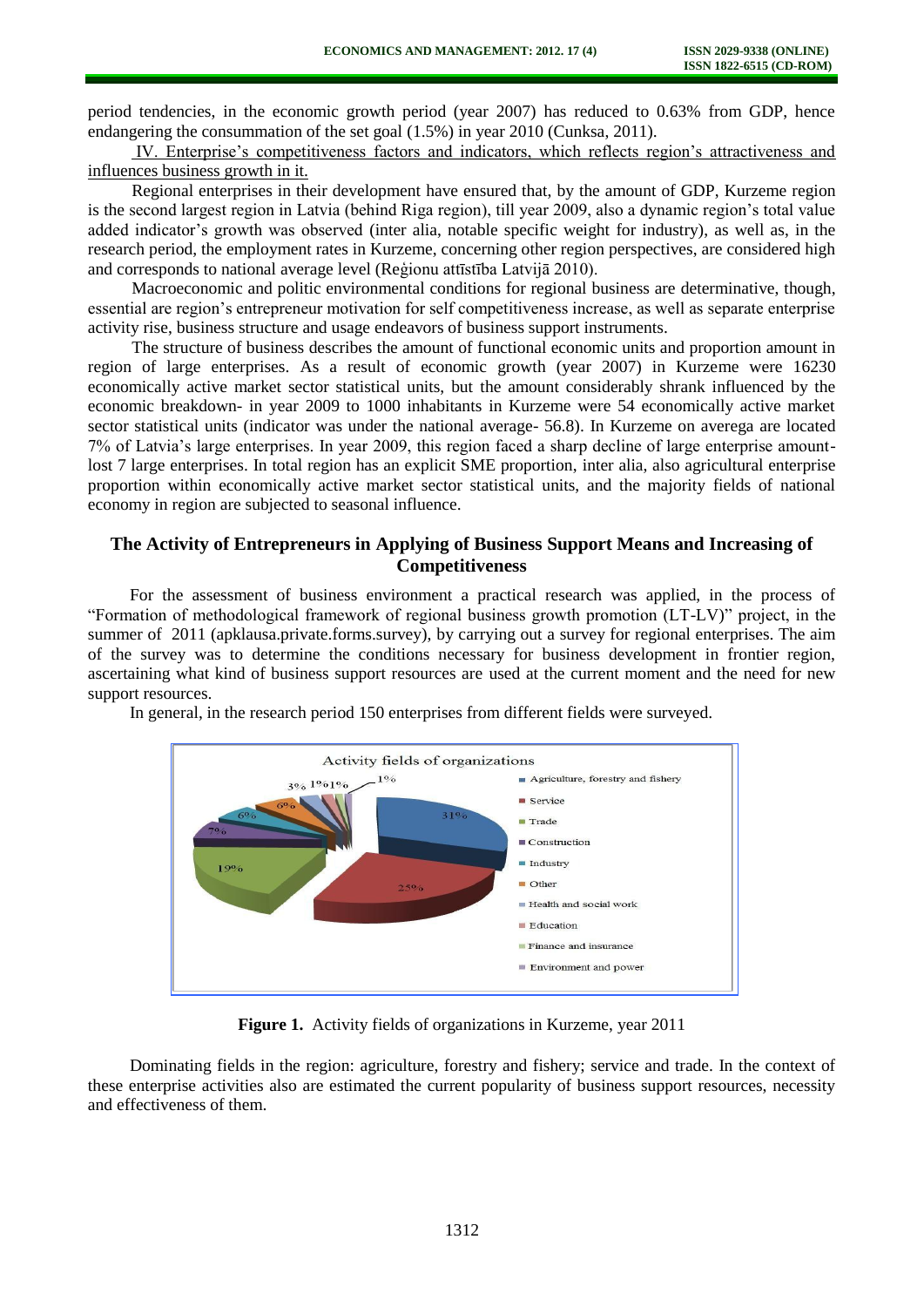

**Figure 2.** Support resource usage and necessity from the entrepreneur viewpoint, %

The most commonly used support instruments are in the field of agriculture, service and trade. The least- education, finance and insurance, and in the field of environment and power. Free economic zones are used only by enterprises performing in industry field. Guaranties and other not mentioned instruments are included in the group of the most unpopular instruments.

The most widely used support instruments are loans, EU Structural Funds, trainings, courses of study, seminaries, consultations and subsidies.

In order to determine the obstructive factors of business development in frontier region, entrepreneurs were asked to evaluate them in 5-grade scale.



**Figure 3.** Obstructive factors of business development in Kurzeme, year 2011

As an obstructive factor entrepreneurs consider tax rates, frequency of changes in laws and the accessibility of qualified labor force. Seldom, but a comparatively large amount, as an obstructive factor mentions acquisition of licenses and permits, corruption and lack of infrastructure.

As the less obstructive factor entrepreneurs mentioned the lack of space and natural resources, followed by the process of new enterprise registration and bank accessibility.

During the survey, entrepreneurs estimated also the quality of available service, which is necessary for the business development.